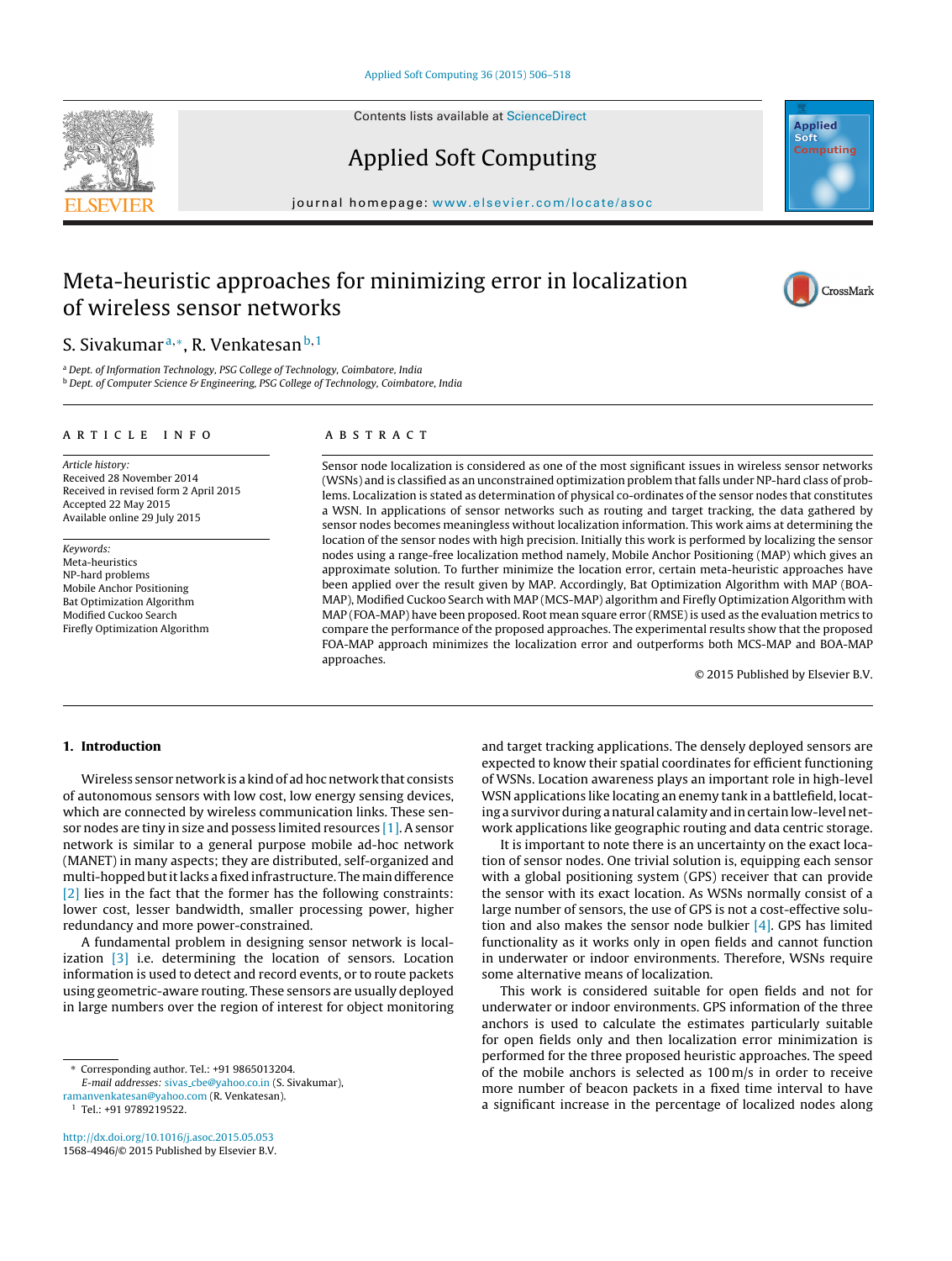with faster convergence. This is not a generalized procedure for all applications and is applicable only for military applications such as navigation, target tracking, search and rescue and in civilian applications such as disaster relief, time synchronization and surveillance operations. GPS will have limited functionality where line-of-sight (LOS) propagation does not exist. In particular, for indoor applications and under-water sensor networks, GPS will suffer from limited functionality.

Currently, the existing non-GPS based sensor localization algorithms [\[5\]](#page--1-0) are classified as range-based or range-free methods. Range-based localization schemes rely on the use of absolute point-to-point distance or angle estimate between the nodes. They determine the position of unknown sensor nodes using locationaware nodes which are also called as anchors or beacons. The most preferred range-based localization techniques are received signal strength indicator (RSSI), time difference of arrival (TDoA), time of arrival (ToA), and angle of arrival (AoA). Range-based methods give fine-grained accuracy but the hardware used for such methods are expensive. In range-based mechanisms, the nodes obtain pair wise distances or angles [\[6\]](#page--1-0) with the aid of extra hardware providing high localization accuracy. Hence, the uses of range-based methods are generally not preferred.

Range-free or proximity based localization schemes rely on the topological information (e.g., hop count and the connectivity information), rather than range information. Range-free localization schemes may be used with anchors or beacons. They do not require complex hardware and they are cost effective when compared to range-based schemes. Range-free methods use the content of messages from anchor nodes and other nodes to estimate the location of non-anchor sensor nodes. Centroid Algorithm and Distance Vector Hop (DV-Hop) Algorithm are examples for range-free algorithms. Range-free algorithms sometimes use mobile anchors for localization.

Localization problem can be mathematically stated as follows: consider a network formed by  $L = M + N$  sensor nodes, where M represents the anchor nodes and N represents the non-anchor nodes. The anchor node is defined as a node that is aware of its own location, either through GPS or manual recording and entering position during deployment [\[7\].](#page--1-0) Anchor node position is expressed as  $a_k \in \mathbb{R}^n$ ,  $k = 1, 2, \ldots, M$  in n-dimensional coordinates. The non-anchor node is defined as a node that is unaware of its own location. Non-anchor node position is expressed as  $x_i \in \mathbb{R}^n$ , j = 1,2,..., N in n-dimensional coordinates. The goal of a location system is to estimate coordinate vectors of all N non-anchor nodes. Generically, the localization schemes operate in two phases:

Phase 1: Inter-node distances estimation based on hop connection information or true physical distance calculation based on the inter-node transmissions and measurements.

Phase 2: Transformation of calculated distances into geographic coordinates of nodes forming the network.

The standard approach is to formulate localization problem as an optimization task  $[8]$  with the nonlinear performance function  $J_N$  as given by Eq. (1):

$$
\min_{\tilde{X}} \left\{ J_N = \sum_{K=1}^M \sum j \in S_K (\hat{d}_{kj} - \tilde{d}_{kj})^2 + \sum_{i=1}^N \sum j \in S_i (\hat{d}_{ij} - \tilde{d}_{ij})^2 \right\}
$$
(1)

where  $\widehat{d}_{kj} = ||a_k - \widehat{x}_j||, \;\;\widehat{d}_{ij} = ||\widehat{x}_i - \widehat{x}_j||, \, a_k$  denotes the real position of the anchor-node k,  $\hat{x}_i$  and  $\hat{x}_j$  denote, respectively, the estimated positions of nodes *i* and *j*,  $\hat{d}_{ij}$  and  $\hat{d}_{ki}$  are the estimated distances between pairs of nodes calculated based on measurements, and  $S_i$ ,  $S_k$  are sets of neighboring nodes defined by Eqs. (2) and (3) as follows:

$$
S_k = \{(k, j) : ||a_k - x_j|| \le r_k\}, \quad j = 1, 2, ..., N
$$
 (2)

$$
S_i = \{(i, j) : ||x_i - x_j|| \le r_i\}, \quad j = 1, 2, ..., N
$$
\n(3)

where  $x_i$  and  $x_j$  denote real positions of nodes with unknown locations and  $r_i$  and  $r_k$  their corresponding transmission ranges. Various optimization techniques are used to solve the optimization problem as defined by the above Eq. (1). Hence, there is a need to choose an algorithm or technique that efficiently eliminates localization errors and optimizes the obtained locations such that it brings forth better accuracy in localization. Many researchers have suggested the use of heuristic methods and hence three meta-heuristic optimization techniques have been proposed in this work to minimize the error in localization.

Localization in wireless sensor networks is considered as intrin-sically an unconstrained optimization problem [\[9\].](#page--1-0) The proposed meta-heuristic optimization approaches namely, Bat Optimization Algorithm, Modified Cuckoo Search algorithm and Firefly Optimization Algorithm have been applied over the initial location estimation using Mobile Anchor Positioning (MAP). The MAP is a range-free approach, where the anchor nodes broadcast their location while moving and the obtained localization result is optimized by means of the optimization strategies as stated above.

The remainder of this paper is organized as follows: Section 2 categorizes the related research and reviews the relevant literature. Section 2.1 enumerates the pros and cons of some existing rangebased localization approaches. Section [2.2](#page--1-0) highlights the pros and cons of some existing range-free localization approaches. Section [2.3](#page--1-0) highlights the pros and cons of some existing hybrid localization approaches. Section [2.4](#page--1-0) discusses the pros and cons of some existing mobile anchor based localization approaches. Section [2.5](#page--1-0) discusses the pros and cons of some existing evolutionary based localization approaches. Section [3](#page--1-0) elaborates on proposed metaheuristic approaches for localization. Section [3.1](#page--1-0) illustrates the range-free localization approach namely, Mobile Anchor Positioning (MAP). Section [3.2](#page--1-0) depicts the flowchart for localization steps used in Bat Optimization Algorithm with MAP (BOA-MAP). Section [3.3](#page--1-0) portrays the flowchart for localization steps followed in Modified Cuckoo Search with MAP (MCS-MAP) Algorithm. Section [3.4](#page--1-0) lists the localization steps for Firefly Optimization Algorithm with Mobile Anchor Positioning (FOA-MAP) and its flowchart. Section [4](#page--1-0) details on the experimental results, simulation settings in NS-2, RMSE table and graph for comparing performance of the three proposed meta-heuristic approaches. Section [5](#page--1-0) discusses the concluding remarks and the scope for future research.

#### **2. Literature review**

Localization techniques in the literature are categorized as range-based localization techniques, range-free localization techniques, hybrid localization techniques, mobile anchor based localization techniques and evolutionary based localization techniques.

#### 2.1. Reviews on range-based localization techniques

Range-based localization techniques rely on the availability of distance (or) angle information between the nodes to determine the unknown sensor node's position. Sensor nodes are equipped with extra hardware, which is capable of estimating distance (or) angle by means of techniques such as received signal strength indicator (RSSI), time of arrival (ToA), time difference of arrival (TDoA), (or) the angle of arrival (AoA). The typical geometrical approaches widely used for location estimation are Tri-lateration